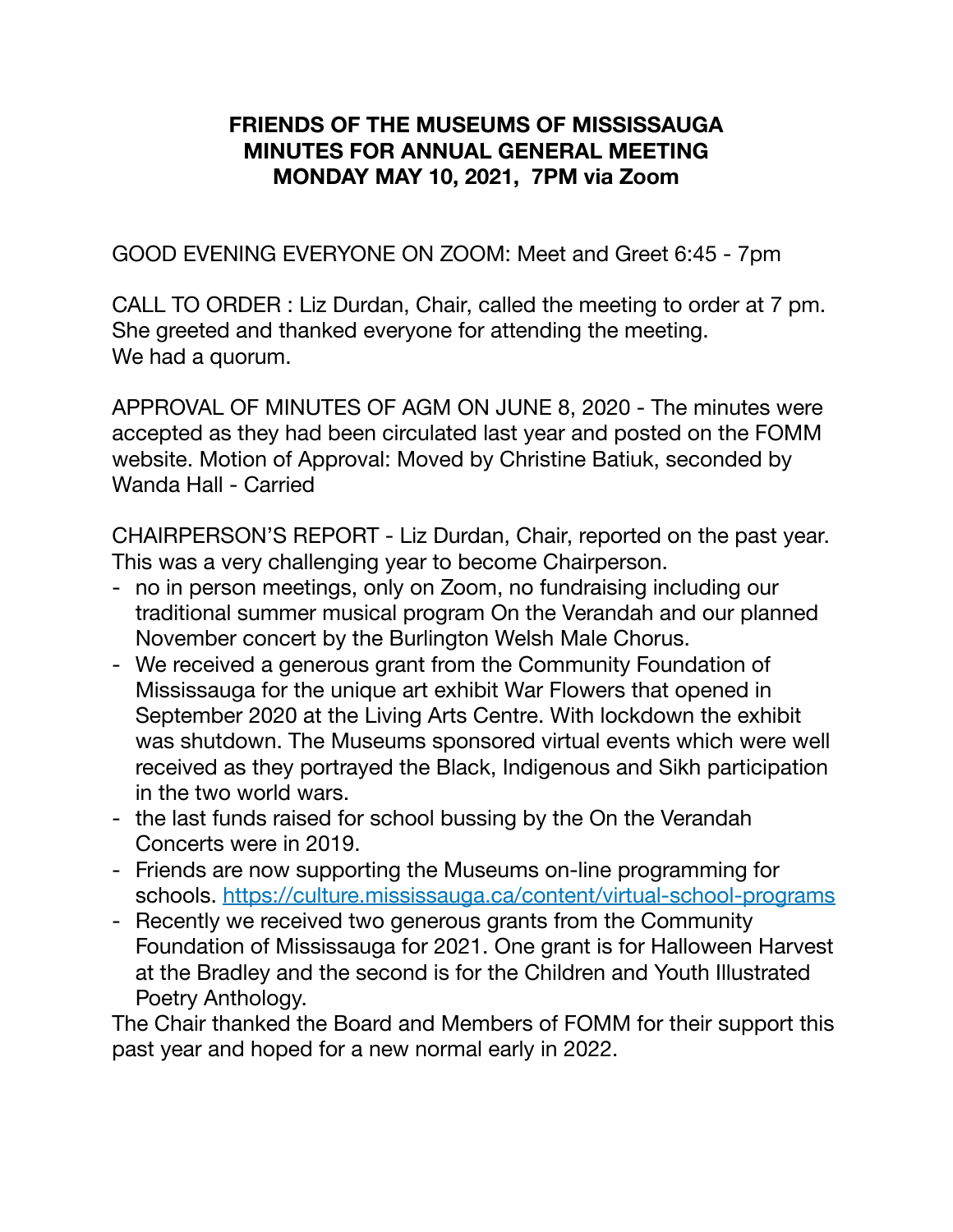## FINANCIAL REPORT - Don Harrington

Don reported that it was unique financial year with a lower revenue than the previous year. Friends did not hold any fundraising events due to COVID. We spent more than we received.

The 2020 Financial Statements were compiled by: the Gardiner Professional Corporation.

The report was approved & signed at the board meeting March 8, 2021.

Motion of Approval of the Financial Report: Don Harrington moved that we adopt the report as filed, seconded by Sadaf Zuberi - Carried \* Don Harrington also mentioned that he will be filing the necessary

information about the Directors with CRA as required.

### MEMBERS RESOLUTION - Joyce Delves

Be it resolved that all contracts, acts, by-laws, proceedings, appointments, elections and payments enacted, made, and done and taken by the Board of Directors & Officers since the last Annual General Meeting of the Friends of the Museums of Mississauga referred to on written resolution of the Board are hereby approved and confirmed.

Motion of Approval: Moved by June Newhouse, seconded by Joe Zammit- Carried

#### ELECTIONS OF DIRECTORS - Anne Fabierkiewicz

Anne Fabierkiewicz, Past Chair, presented the slate of Directors for the 2021/2022 year.

| <b>Christine Batiuk</b>  |
|--------------------------|
| Don Harrington           |
| <b>Anne Fabierkiewcz</b> |
| Caitlin Anderson         |
| Wanda Hall               |
| <b>Junaid Zuberi</b>     |
| Tanya Caruana            |
|                          |

Wendy Davies volunteered to fill the remaining position on the board. Motion of Approval: To approve the slate of Directors for the 2021/2022 year. Moved by Anne Fabierkiewcz, seconded by Sue Shanly – Carried.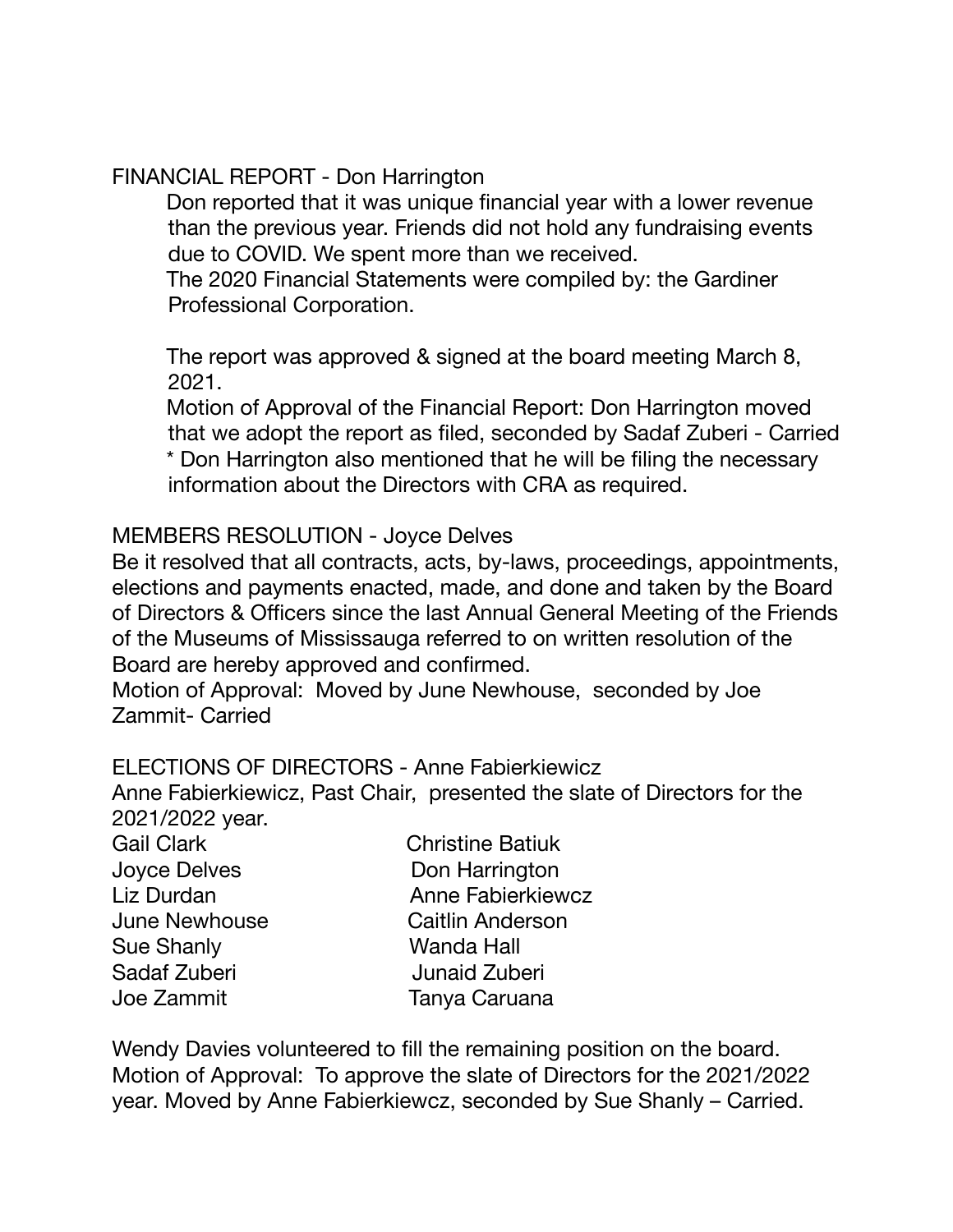MUSEUM REPORT: Lisa Abbott, Curator and Manager of the Museums of Mississauga, reported on the events of the 2020 - 2021 year. Lisa also outlined the exhibition plan for the next 4 years.

Please see attached Lisa's complete report as Addendum (a). Liz Durdan thanked Lisa for her report and expressed our support for the exciting years to come.

NEW BUSINESS: Liz Durdan will look into setting up an E-Transfer banking method in co-operation with Meridian. The Community Foundation of Mississauga has asked for this capability.

## Introduction of the Guest Speaker - Joyce Delves

Annemarie Hagan is an award - winning curator and museum professional with thirty-five years experience, twenty of them with the Museums of Mississauga. Most recently Annemarie was the Senior Curator , History at the Peel Art Gallery, Museums and Archives (PAMA) in Brampton. As Manager of the Museums of Mississauga, she oversaw the restoration of the Port Credit Log Cabin, Leslie Log House and improvements at the Bradley House. Annemarie nurtured the early development of Benares to the treasure we see today. Tonight she will share some of the stories and adventures behind the 1995 opening of Benares Historic House as a community museum.

Guest Speaker - Annemarie Hagan Topic: *The Making of a Museum: Stories of Benares Historic House*

Annemarie thanked Museum staff Stephanie Meeuwse and Tracy Oliveira for all their help in providing historical material for the presentation.

Annemarie led us through a detailed history the Benares Museum and the four generations of the Harris/ Sayer family members from the early years of 1835 to 1995. The presentation was accompanied by a wide, engaging selection of historic photos, maps and written works. In 1857, the Georgian Style House as re-built after a fire in the 1850's. Renovations such as the covered porch and the gingerbread porch trim occurred in the 1880's.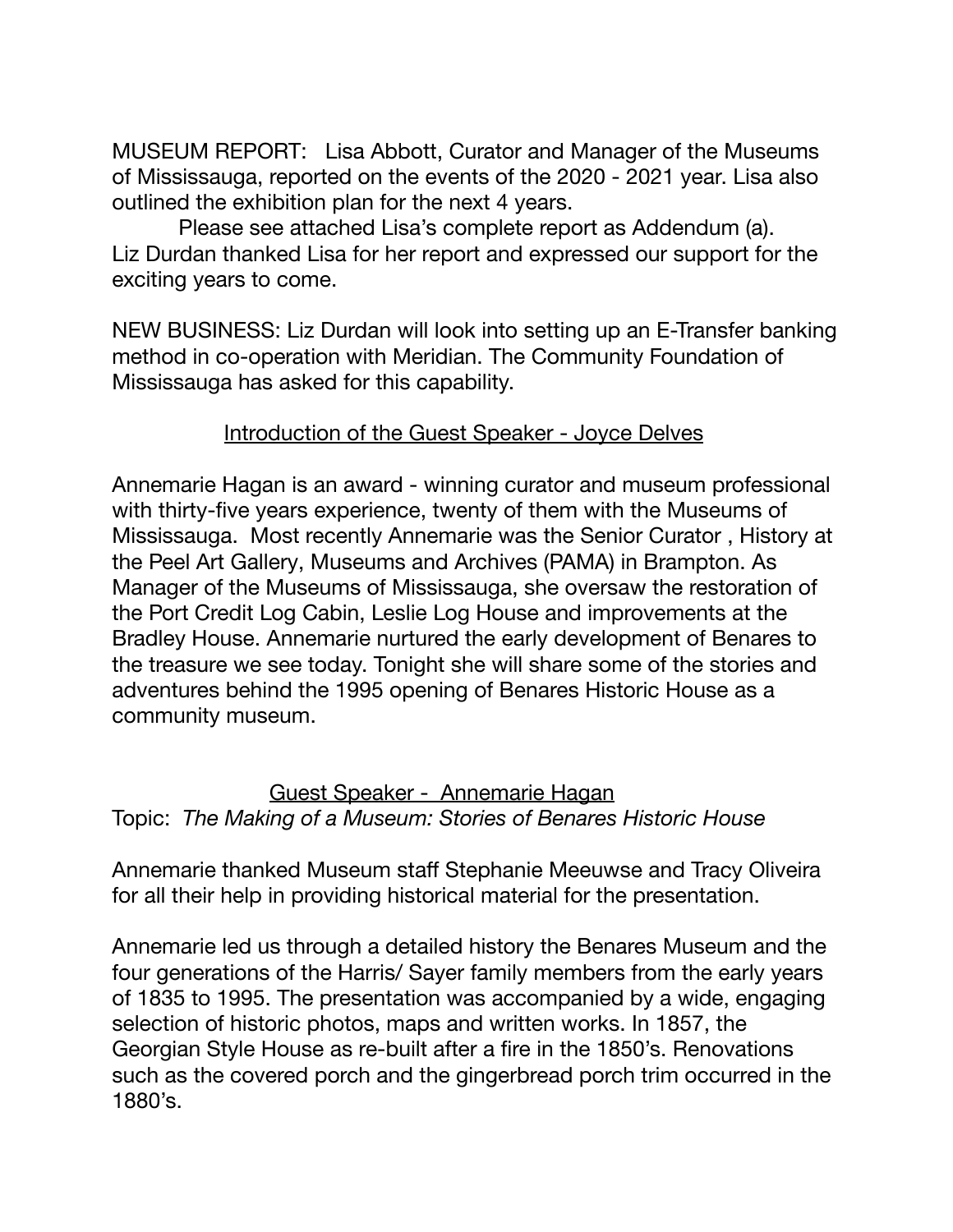In 1969, the house and most of it's contents were donated by the three great grandchildren of Captain Harris - Geoffrey Harris Sayers, Dora Sayers Caro and Barbara Sayers Larson to the Ontario Heritage Foundation / Trust to be established as a museum. The Heritage Trust purchased the front 3 acres of green space. Site plans were developed.

The family occupied the house until the 1970's, and also gave thousands of artifacts to the Heritage Trust. There were also archaeological digs on the property during the restoration that began in the 1990s.

The Museum opened to the public in 1995 and is owned and operated by the City of Mississauga.

A question and answer period followed the presentation.

Joyce Delves thanked Annemarie for all the research work that she undertook in order to prepare this detailed history of Benares.

Liz Durdan, Chair, thanked Annemarie for sharing her memories of the work on the Museums. She thanked everyone for joining in the AGM.

MOTION FOR ADJOURNMENT: Moved by Wendy Davies , seconded by June Newhouse - Carried

Next Board Meeting is Monday, June 14th, 2021 at 6pm: Minutes by Tanya Caruana

# ADDENDUM (a) **Museum Report by Lisa Abbott**

Thank you so much for being here tonight and letting me share some highlights from the past year and also a bit of a look ahead at Museums over the next few years.

Of course, one of our highlights from last year was WARFlowers. Although restrictions were tightened on us again and again, we still managed to attract over 600+ in person visitors. We were exceptionally lucky to take advantage of some new technology and create a virtual tour of the exhibition once in person tours were no longer possible. As of Dec. 31, we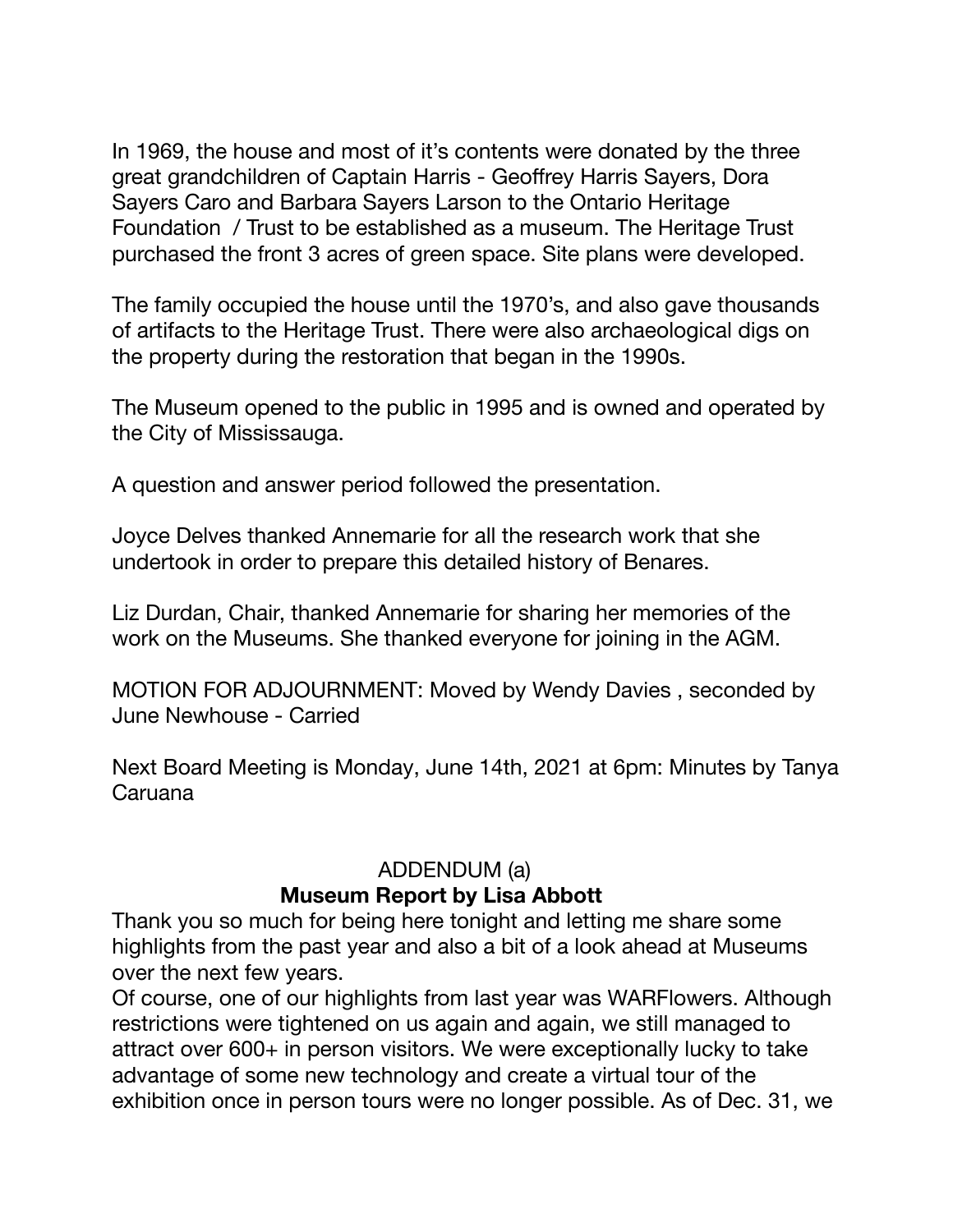had over 500+ virtual visits. The online speakers series was also extremely successful and opened up our audience base. The 5 events involved over 1000 participants from (almost) every province and territory in Canada; the recorded events are posted on the City's YouTube channel and have had over 3000 views; There were over 117K social media impressions. This transition to virtual programming really kicked off with Blooms and Berries in the summer. This partnership with the City's Environment team was inspired by Clarkson Village's history as the strawberry capital of Ontario, the strawberry socials that were held historically in early summer and the many years that this event was held at the Museums. 7 virtual events were held and had almost 3000 participants. The events touched on Indigenous practices, cooking and baking, pollinator gardens and eco-friendly critters and a sketch night.

The Halloween Harvest was an in-person event, a very simplified harvest themed event that sold out quickly. This free event was tremendously successful in terms of participation. Additionally, we also went ahead with the Park Your Pumpkin event with tremendous support from The New Youth Council who carved 20 pumpkins for us to decorate Bradley. And speaking of The New Youth Council … from our original 9 members, the group has grown to over 20 grade 11 and 12 students who have come up with all kinds of things to do together as a group to make the world a better place. Over the holidays, TNYC created hundreds of holiday cards that were shared with residents of long-term health care facilities. TNYC also successfully completed an ambitious project for National Youth Arts Week where they launched a call for artwork and adjudicated and curated a virtual art exhibition from young local artists. The works were on display on our website, SaugaCulture Instagram page and were shown on the screens at Celebration Square. This ambitious group has lots of ideas and they are a constant source of inspiration.

This year's Maple Festival was a combination of in-person tours of the grounds and online content. I highly recommend the maple cornbread recipe – I make mine in a cast iron frying pan – you can't beat it. Again the in-person component of this festival sold out almost immediately. Again it was free-by-donation. It wasn't like our well-loved Maple Magic but the programming team did a fantastic job of layering programming so visitors to the site had many things to do even if they didn't score an in-person tour.

And in case you're wondering what our collections team has been up to -Stephanie and Tracy completed phase 1 our the deaccessioning project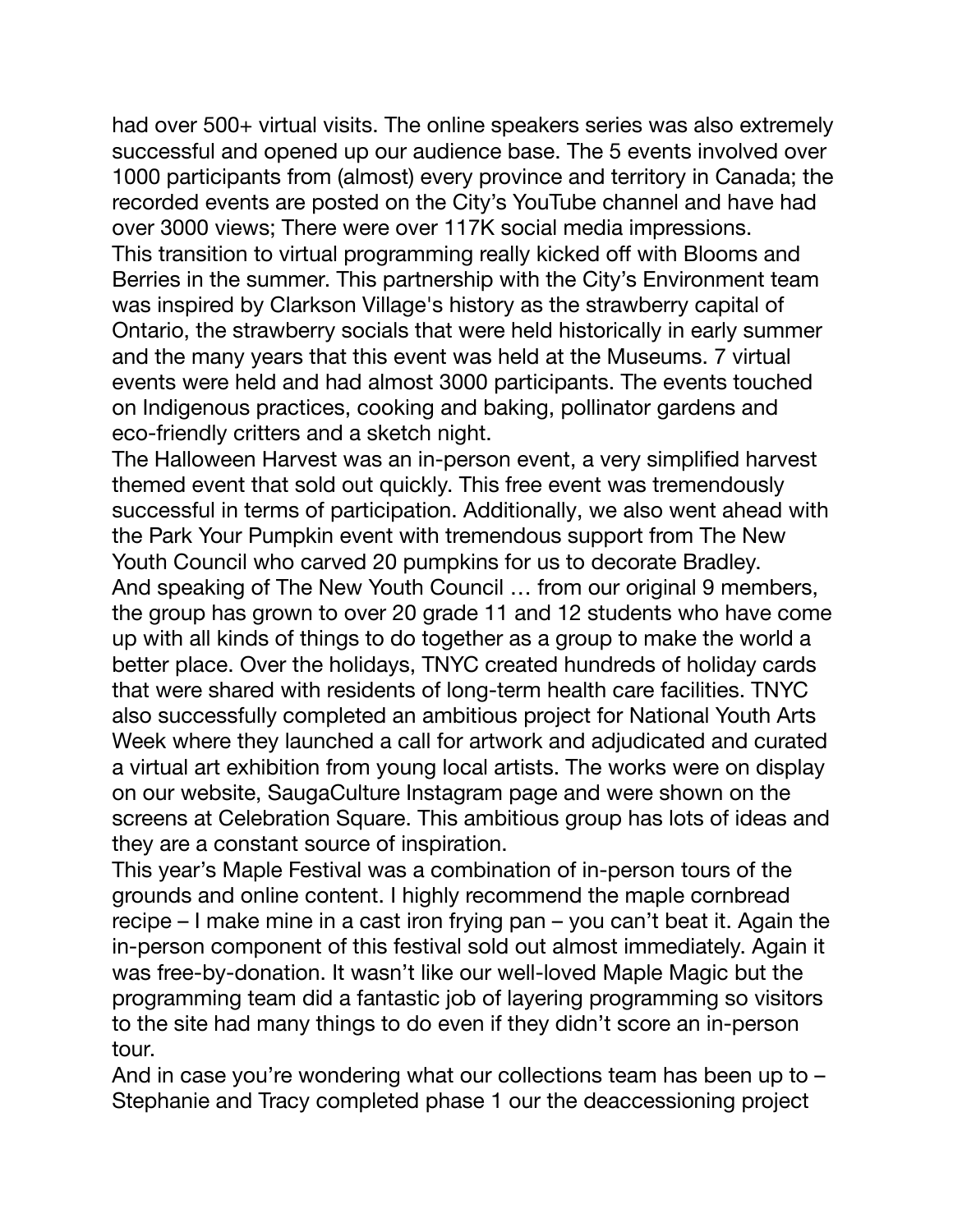last year and was able to put up for auction items that were duplicates or not related to the mandate of the Museums Collection. We netted \$1900 from the sale of items. This money is going back into restoring this American Empire style sofa with 'cornucopia' arm rests and flat crest rail with turned spindle top. The couch dates from 1820-1835 and originally came from Cherry Hill House owned by the Silverthorn family, early settlers in Mississauga.

The reupholstery will complement the Friends' donation of furniture that makes up the Fred Durdan collection. The couch we have now is a plain 'settle' style and doesn't match the more elegant pieces in the sitting room.

Our staff have certainly been through a lot this year and they maintain good humour and a sense of professionalism, care and kindness. I'm very grateful to them for their commitment to the Museums of Mississauga. Now to give you a quick overview of things to come.

The programming team have developed a 4 year plan for exhibitions that will take us all the way to 2024. This plan will provide the context for programming for events, outreach and education. Here are some highlights.

Museums has partnered with U of T's Masters of Museums program to present an exhibition on hair. Using artifacts from our collection – like a permanent wave machine from Karl's Hair Design in Cooksville established in 1966 – these 4 emerging curators have crafted a unique exhibition that explores personal, cultural and societal values that are expressed through hair. To get the benefit of actually installing a professional exhibition, these dedicated students will install in the Anchorage Galleries in June. The exhibit may be open to the public in June but if not – it will be made available through a virtual tour.

Our last exhibition of the year comes to us in response to a call for a Black, Indigenous, or Persons of Colour Community Curator. A team of 4 emerging Mississauga Curators are working on a project to spotlight the talent and voices of young BIPOC artists living and practising in Mississauga. Presence will provide space and a platform to communities that have often felt not reflected in traditional museum narratives. Through a series of public engagements, the project will culminate in an exhibition at the Museums and a digital experience on the screens at Celebration Square.